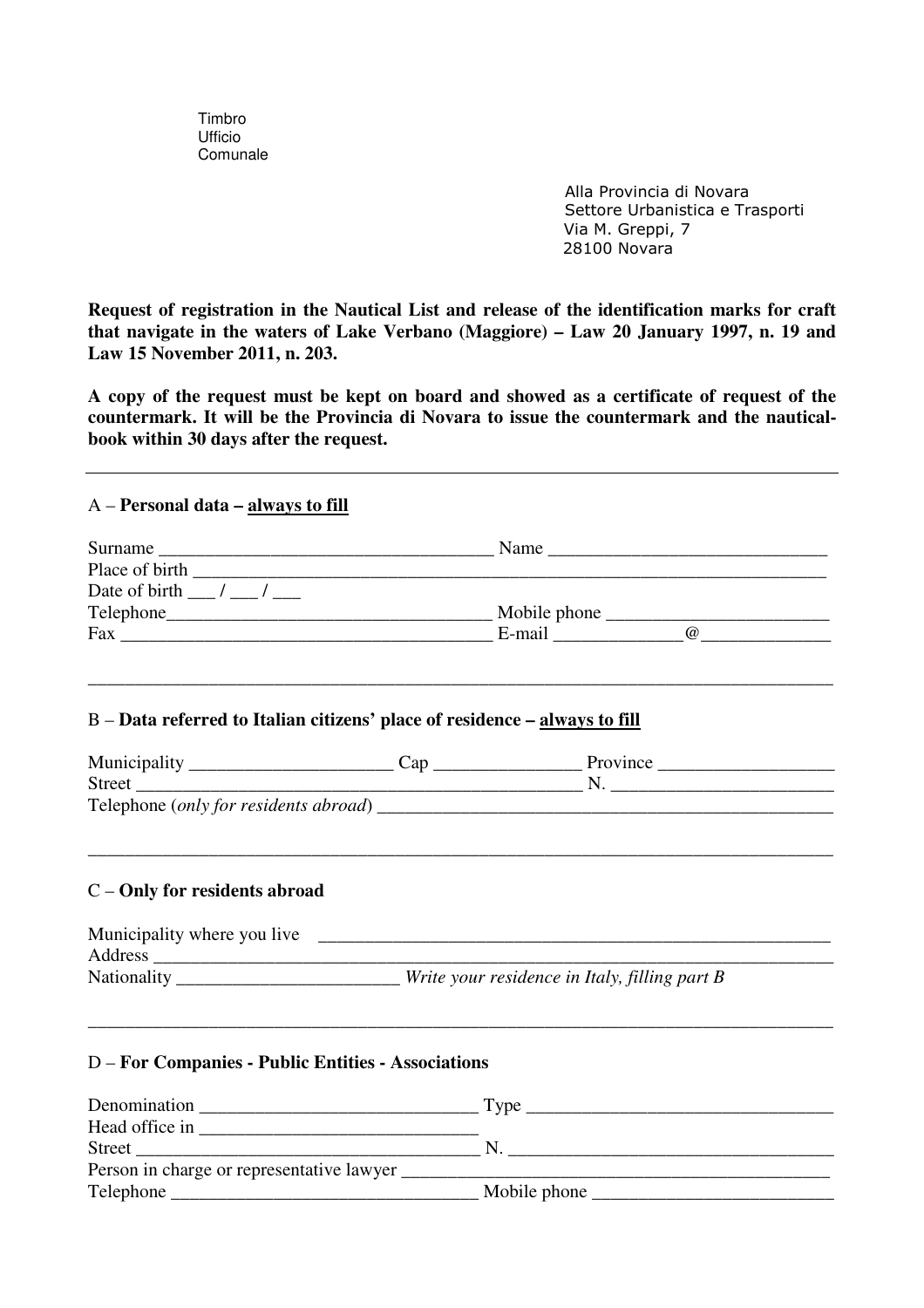#### Fax Email  $\qquad \qquad$  Email  $\qquad \qquad$   $\qquad \qquad$

## **ASKS FOR**

The subscription to Nautical List and the release of the nautical book and of the identifying marks for the following craft:

| <b>MATRICULATION NUMBER</b>  |  |
|------------------------------|--|
| <b>UNIT GENDER</b>           |  |
| <b>BRAND AND TYPE</b>        |  |
| <b>MATERIAL</b>              |  |
| <b>HULL NUMBER</b>           |  |
| <b>CERTIFICATE</b>           |  |
| LENGTH mt.                   |  |
| WIDTH mt.                    |  |
| WEIGHT kg                    |  |
| SAIL SURFACE m <sup>2</sup>  |  |
| N. OF SEATS                  |  |
| <b>CHARGE</b> kg             |  |
| <b>ENGINE BRAND AND TYPE</b> |  |
| <b>ENGINE NUMBER</b>         |  |
| <b>ENGINE POWER</b>          |  |
| PLACE WHERE IT IS PARKED     |  |

### **DECLARES**

- $\bullet$  to be the holder of the craft whose subscription he/she requires
- $\bullet$  to be the habitual user of the craft whose subscription he/she requires
- to know the rules that prescribe the subject, in particular the Law 20/02/1997 N. 19 and the Law 15/11/20122 N. 203.

# **TAKES NOTE THAT**

- the lack of formal requirements (signature, requested data, inadequate attachments and so on) will be the cause of rejection of your request
- **the release of the nautical book and the identifying countermarks is subordinated to**  the payment of  $\epsilon$  30,00 (thirty/00) with Bank transfer as follow:
- **BANCO BPM SPA Novara Agenzia1 Piazza Gramsci, 3 28100 Novara**
- **BIC BAPPIT21A51**
- **IBAN IT 90 F 05034 10101 000000089010**
- **T.N.V.: Amministrazione Provinciale di Novara SERVIZIO Tesoreria"**

### **POINTING AS REASON FOR PAYMENT: "CONTRASSEGNI NATANTI"**

 in case of modification of the data in the subscription book, in case of loss of the possession of the craft and in case of loss or stealing of the subscription book or of the countermarks, the owner has to give a written communication of it to the Provincia di Novara within 5 days.